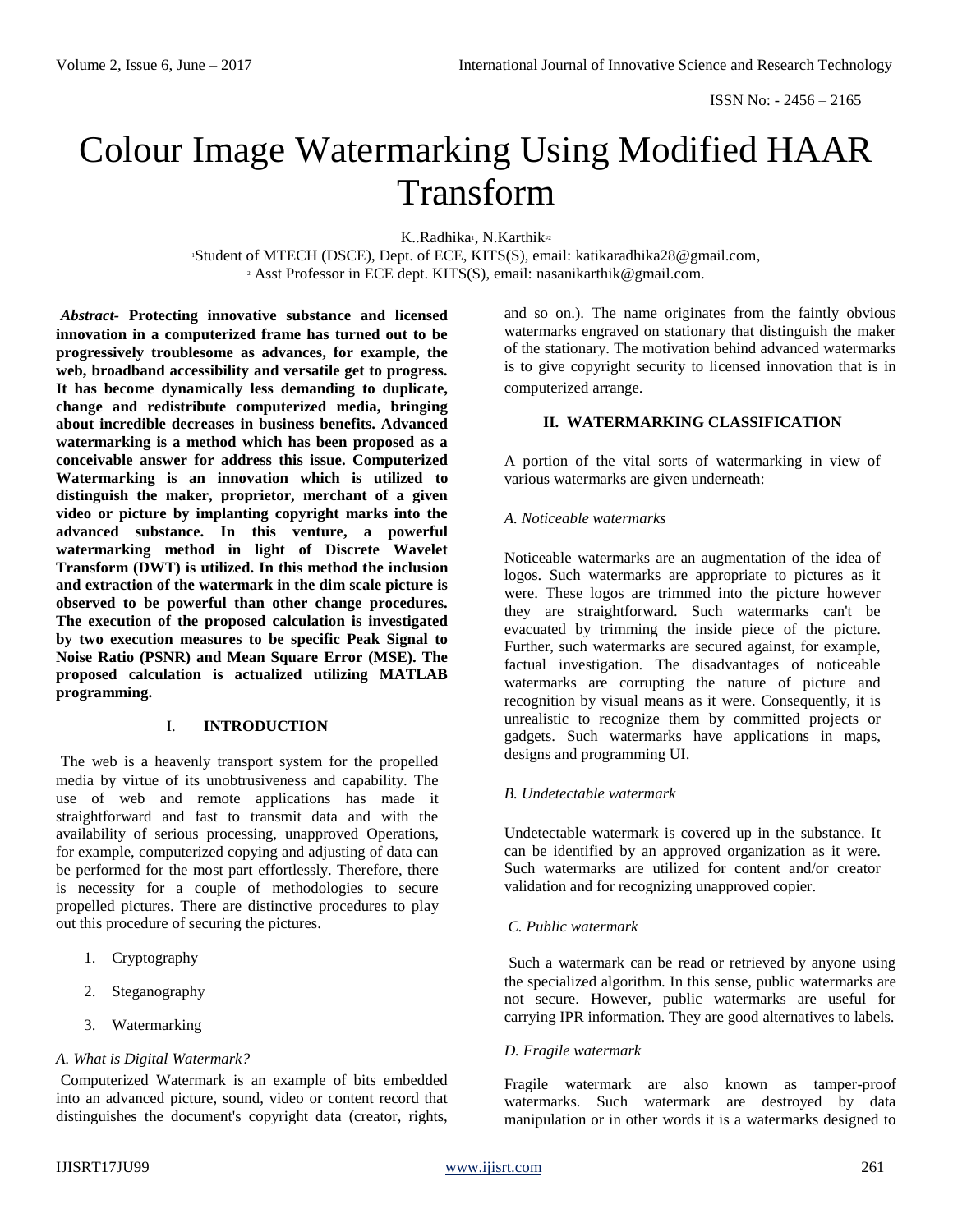be destroyed by any form of copying or encoding other than a bit-for-bit digital copy. Absence of the watermark indicates that a copy has been made.

## *E. Private watermarks*

Private watermarks are also known as secure watermarks. To read or retrieve such a watermark, it is necessary to have the secret key.

### *F Perceptual Watermarks*

A perceptual watermark exploits the aspects of human sensory system to provide invisible yet robust watermark. Such watermarks are also known a transparent watermarks.

# **III. IMAGE WATERMARKING TECHNIQUES**

Digital Image watermarking schemes mainly fall into two broad categories: Spatial- domain and Frequency-domain techniques.

# *A. Spatial Domain Techniques*

Some of the Spatial Techniques of watermarking are as follow.

# *B. Least-Significant Bit (LSB)*

The earliest work of digital image watermarking schemes embeds watermarks in the LSB of the pixels. Given an image with pixels, and each pixel being represented by an 8-bit sequence, the watermarks are embedded in the last (i.e., least significant), bit, of selected pixels of the image. This method is easy to implement and does not generate serious distortion to the image; however, it is not very robust against attacks. For instance, an attacker could simply randomize all LSBs, which effectively destroys the hidden information*.*

# *C. SSM-Modulation-Based Technique*

Spread-range procedures are techniques in which vitality produced at least one discrete frequencies is purposely spread or disseminated in time or recurrence spaces. This is accomplished for an assortment of reasons, including the foundation of secure correspondences, expanding imperviousness to regular obstruction and sticking, and to forestall location. At the point when connected to the setting of picture watermarking, SSM based watermarking calculations install data by straightly consolidating the host picture with a little pseudo commotion flag that is regulated by the implanted watermark.

## *D. Recurrence Domain Techniques*

Contrasted with spatial-area strategies, recurrence space techniques are all the more broadly connected. The point is to install the watermarks in the phantom coefficients of the picture. The most normally utilized changes are the Discrete Cosine Transform (DCT), Discrete Fourier Transform (DFT), Discrete Wavelet Transform (DWT), Discrete Leaguers Transform (DLT) and the Discrete Hadamard Transform (DHT). The explanation behind watermarking in the recurrence area is that the attributes of the human visual framework (HVS) are better caught by the otherworldly coefficients.

# *E. Discrete Cosine Transformation (DCT)*

DCT like a Fourier Transform, it speaks to information as far as recurrence space instead of an abundancy space. This is valuable since that relates more to the way people see light, so that the part that are not seen can be distinguished and tossed away.DCT based watermarking strategies are powerful contrasted with spatial space procedures. Such calculations are strong against basic picture handling operations like low pass sifting, brilliance and complexity modification, obscuring and so forth. Be that as it may, they are hard to actualize and are computationally more costly. In the meantime they are frail against geometric assaults like pivot, scaling, editing and so forth. DCT space watermarking can be ordered into Global DCT watermarking and Block based DCT watermarking. Implanting in the perceptually noteworthy part of the picture has its own points of interest in light of the fact that most pressure plans expel the perceptually unimportant bit of the picture.

# *F. Discrete Wavelet Transformation (DWT)*

The Discrete Wavelet Transform (DWT) is presently utilized as a part of a wide assortment of flag preparing applications, for example, in sound and video pressure, evacuation of commotion in sound, and the reenactment of remote radio wire appropriation. Wavelets have their vitality packed in time and are appropriate for the investigation of transient, time-differing signals. Since the majority of the genuine signs experienced are time fluctuating in nature, the Wavelet Transform suits numerous applications extremely well. We utilize the DWT to execute a straightforward watermarking plan. The 2-D discrete wavelet changes (DWT) disintegrates the picture into sub-pictures, 3 subtle elements and 1 guess. The guess looks simply like the first; just on  $1/4$  the scale. The 2-D DWT is a use of the 1-D DWT in both the level and the vertical bearings. The DWT isolates a picture into a lower determination estimate picture (LL) and in addition even (HL), vertical (LH) and corner to corner (HH) detail parts.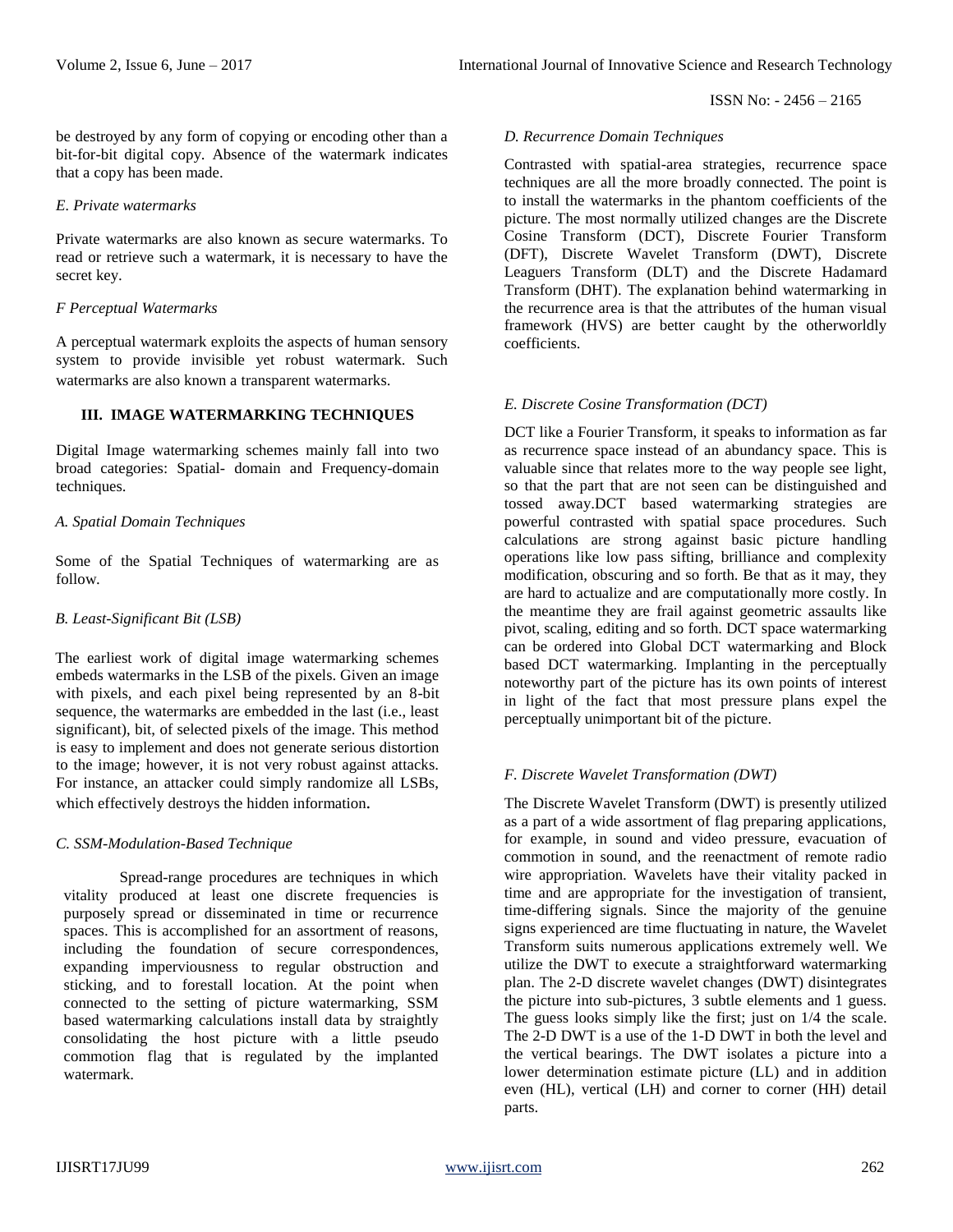#### ISSN No: - 2456 – 2165

The low-pass and high pass channels of the wavelet change actually break a flag into comparative (low pass) and spasmodic/quickly evolving (high-pass) sub-signals. The moderate changing parts of a flag are safeguarded in the channel with the low pass channel and the rapidly changing parts are kept in the high-pass' channel. In this manner we can implant high vitality watermarks in the districts that human vision is less touchy to, for example, the highdetermination detail groups (LH, HL, and HH). Inserting watermarks in these areas enable us to build the vigor of our watermark, at practically zero extra effect on picture quality. The way that the DWT is a multi-scale investigation can be utilized to the watermarking calculation's event.

The change of a flag is simply one more type of speaking to the flag. It doesn't change the data content present in the flag. Fourier Transmission (FT) portrayals do exclude neighborhood data about the first flags. Despite the fact that the WFTs can give confinement data, they don't give adaptable division of the time-recurrence plane that can track moderate changing marvels while giving more subtle elements to higher Frequencies. The wavelet portrayal was acquainted with revise the downside of the previous two techniques utilizing a multi-determination conspire.

The Wavelet Transform gives a period recurrence portrayal of the flag. A wavelet arrangement is portrayal of a square-basic (genuine or complex esteem) work by a specific orthonormal (two vectors in an internal item space are orthonormal in the event that they are orthogonal (when two things can autonomously or they are opposite) and all of unit length).

There are two groupings of wavelets:

(a) orthogonal (The low pass and high pass channels have same length)

(b)bi-orthogonal (The low pass and high pass channels don't have same length). In light of the application, both of them can be utilized.

The Wavelet changes add to the coveted testing by separating the flag with interpretations and enlargements of an essential capacity called "mother wavelet". The mother wavelet can be utilized to frame orthonormal bases of wavelets, which is especially valuable for information recreation.

A wavelet, in the feeling of the Discrete Wavelet Transform (or DWT), is an orthogonal capacity which can be connected to a limited gathering of information. Practically, it is especially similar to the Discrete Fourier Transform, in that the changing capacity is orthogonal, a flag went twice through the change is unaltered, and the information flag is thought to be an arrangement of discrete-time tests. Both changes are

convolutions. The Discrete Wavelet Transform(DWT), which depends on sub-band coding is found to yield a quick calculation of Wavelet Transform. It is anything but difficult to execute and lessens the calculation time and assets required.

In DWT, the most unmistakable data in the flag shows up in high amplitudes and the less conspicuous data shows up in low amplitudes. Information pressure can be accomplished by disposing of these low amplitudes. The wavelet changes empowers high pressure proportions with great nature of remaking. As of late, the Wavelet Transforms have been decided for the JPEG 2000 pressure standard.

The discrete wavelet change utilizes low-pass and high-pass channels,  $h(n)$  and  $g(n)$ , to grow an advanced flag. They are alluded to as investigation channels. The enlargement performed for each scale is presently accomplished by a decimator. The coefficients and are delivered by convolving the computerized motion, with each channel, and after that destroying the yield. The coefficients are created by the lowpass channel, h(n), and called coarse coefficients. The coefficients are created by the high-pass channel and called detail coefficients. Coarse coefficients give data about low frequencies, and detail coefficients give data about high frequencies. Coarse and detail coefficients are delivered at different scales by repeating the procedure on the coarse coefficients of each scale. The whole procedure is registered utilizing a tree-organized channel bank, as found in Fig.



Fig 1. Analysis filter bank.

The high and low pass channels isolate the flag into a progression of coarse and detail coefficients. Subsequent to examining, or preparing, the flag in the wavelet space it is frequently important to restore the flag back to its unique area. This is accomplished utilizing union channels and expanders. The wavelet coefficients are connected to a combination channel bank to reestablish the first flag, as found in Fig.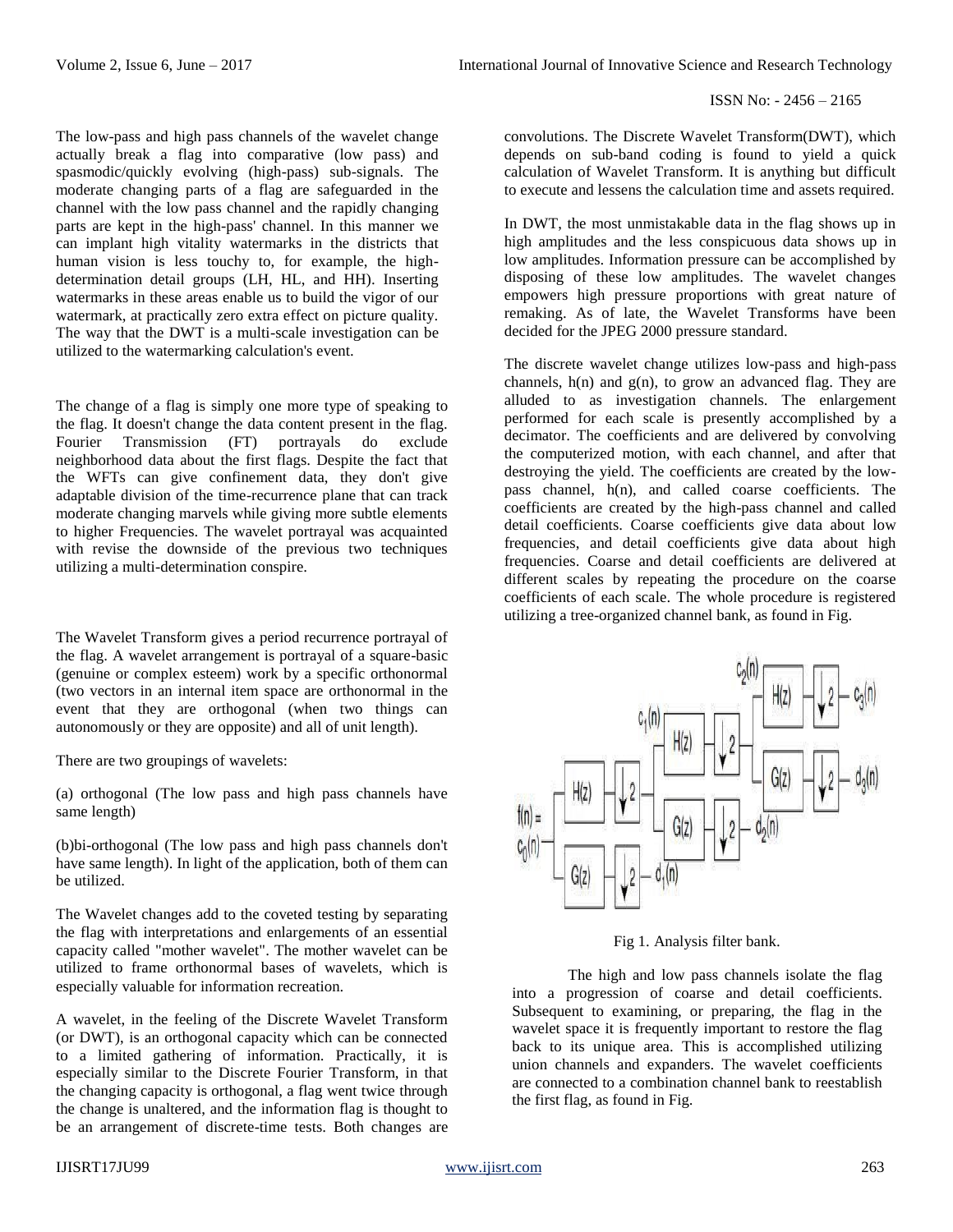#### ISSN No: - 2456 – 2165



An extraordinary property of the Haar capacities is that aside from work haar(0, t), the i–th Haar capacity can be produced by the confinement of the  $(j - 1)$ –th capacity to be half of the interim where it is not quite the same as zero, by augmentation with 2 and scaling over the interim [0, 1]. These properties give extensive enthusiasm of the Haar work, since they nearly relate them to the wavelet hypothesis. In this setting, the initial two Haar capacities are known as the worldwide capacities, while all the others are signified as the neighborhood capacities. Subsequently, the Haar work, which is an odd rectangular heartbeat match, is the least difficult and most seasoned wavelet. The inspiration for utilizing the discrete wavelet change is to acquire data that is all the more separating by giving an alternate determination at various parts of the time–frequency plane. The wavelet changes permit the parceling of the time-recurrence space into non uniform tiles regarding the time–spectral substance of the flag. The wavelet techniques are firmly associated with traditional premise of the Haar capacities; scaling and expansion of a fundamental wavelet can produce the premise Haar capacities.

The operations performed for the process of digital image watermarking are clearly explained in the form of block diagram.

There are two stages involved in it.

- 1. Embedding
- 2. Extraction

Steps involved in embedding process**:**

**Step1:** Consider the host and watermark images as inputs

**Step2:** The RGB forms of the images are converted into their respective YCbCr forms. This is done in order to lower the intensity values.

**Step3:** Y-components of the YCbCr forms are selected for further process because they have the low intensity values when compared to the intensity values of chrominance blue and chrominance red components.

**Step4:** Sub banding the original images into LL( approximated image), LH (horizontal detail), HL(vertical detail) and HH(diagonal detail).

**Step5:** For both images DWT (discrete wavelet transform) is applied to the LL bands i.e. approximated image. This is done because any changes performed on the low frequencies are invisible.

**Step6:** The obtained DWT forms of host and watermark



Fig 2. Synthesis Filter Bank.

The high and low pass channels consolidate the coefficients into the first flag. The discrete wavelet change has an immense number of utilizations in science, designing, and arithmetic and software engineering. The wavelet space portrayal of a picture, or any flag, is helpful for some applications, for example, pressure, clamor decrease, picture enrollment, watermarking, super-determination and so on.

#### **IV. HAAR FUNCTION**

For the most part, wavelets, with all speculations and adjustments, were expected to adjust this idea to some reasonable applications. The Discrete Wavelet Trans-frame utilizes the Haar capacities in picture coding, edge extraction and twofold rationale outline and is a standout amongst the most encouraging systems today. The non–sinusoidal Haar change is the total unitary change. It is neighborhood, in this manner can be utilized for information pressure of non– stationary "spiky" signs. The computerized pictures might be dealt with as such"spiky" signals. Lamentably, the Haar Transform has poor vitality compaction for picture, in this way by and by, essential Haar change is not utilized as a part of picture pressure. One ought to recall that investigates in this subject are still in advance and ordinary new arrangements and changes are found.

Fourier techniques are not generally great apparatuses to recover the flag, especially on the off chance that it is very non–smooth; an excessive amount of Fourier data is expected to remake the flag locally. In these cases the wavelet investigation is regularly exceptionally viable in light of the fact that it gives a basic way to deal with managing the neighborhood parts of a flag, consequently specific properties of the Haar or wavelet changes permit breaking down the first picture on unearthly area adequately. These techniques will be portrayed in this paper.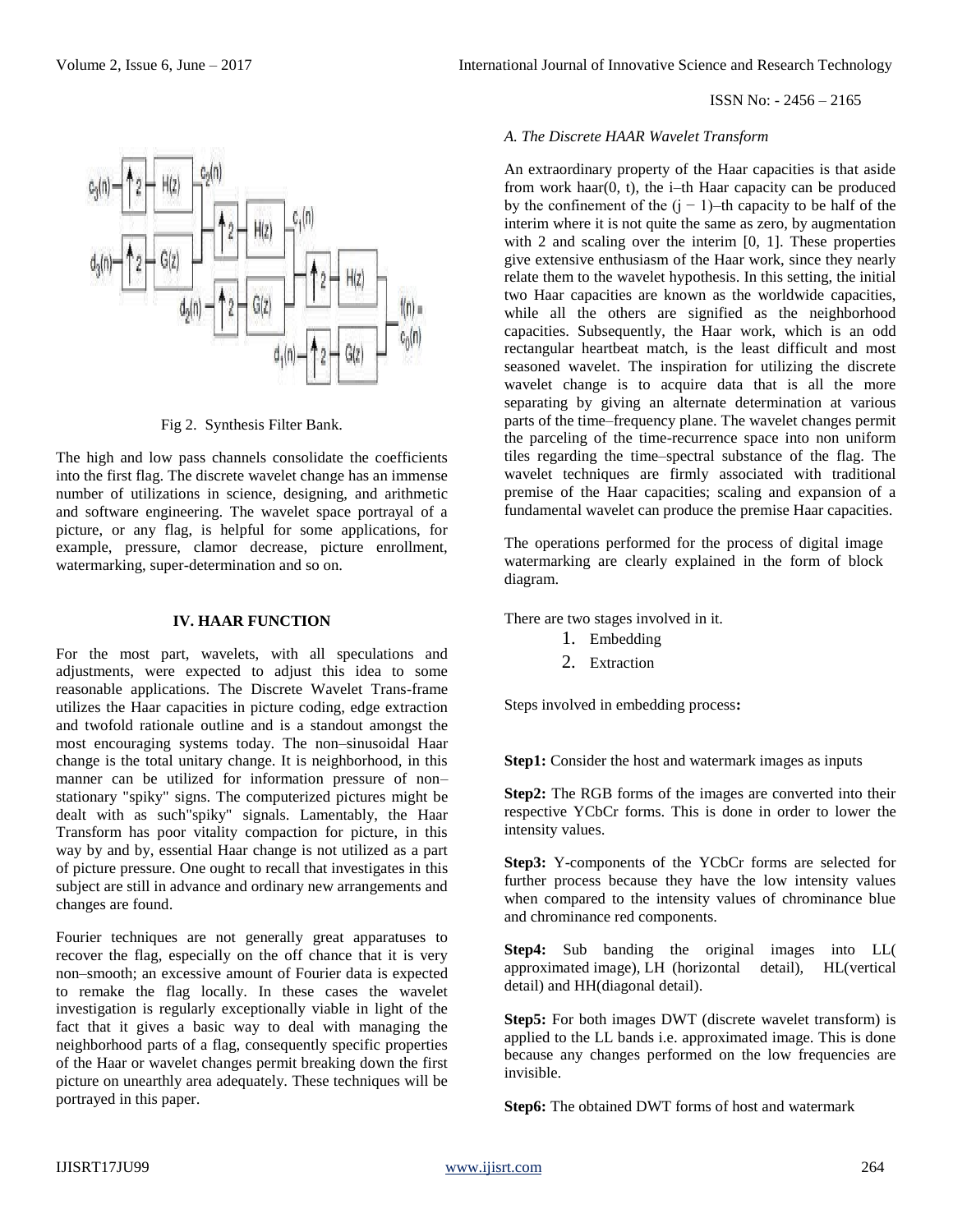ISSN No: - 2456 – 2165

images are embedded by using the code (Wm\_LL =  $H$ \_LL+  $\alpha$  W LL). Where " $\alpha$ " is multiplication coefficient

**Step7:** IDWT is applied on the output of embedding block.

Step8: now the YCbCr form of image is converted into its respective RGB form. Finally the colour watermarked image is obtained.

Steps involved in the extraction process:

**Step1:** The final output of embedding process is taken as the input for extraction process.

**Step2:** Convert the RGB form of watermarked image into its YCbCr form. . This is done in order to lower the intensity values.

**Step3:** Y-component of the YCbCr form is selected for further process because it has the low intensity values when compared to the intensity values of chrominance blue and chrominance red components.

**Step4:** Sub banding the original image into LL( approximated image), LH(horizontal detail), HL(vertical detail) and HH(diagonal detail).

**Step5:** DWT (discrete wavelet transform) is applied to the LL bands i.e. approximated image. This is done because any changes performed on the low frequencies are invisible.

**Step6:** The obtained output of an DWT block is given to the extraction where the watermark image is extracted from the watermarked image by using code(**Wnew\_LL = (Wm\_LL – H** LL $)$  /  $\alpha$ )

**Step7: IDWT** is applied to the extracted watermark image.

**Step8:** The conversion of image which is in YCbCr form to RGB takes place in this step. This block gives us final extracted color watermark image.

# **V. MATLAB SOFTWARE**

MATLAB is a high-performance language for technical computing. It integrates computation, visualization, and programming in an easy-to-use environment where problems and solutions are expressed in familiar mathematical notation. Typical uses include

- Math and computation
- Algorithm development
- Data acquisition
- Modeling, simulation, and prototyping
- Data analysis, exploration, and visualization
- Scientific and engineering graphics
- Application development, including graphical user interface building.

# **VI. RESULTS**

Considering the host image and watermark image in which it has more black pixels.



In this figure we are converting the host and watermark image to its corresponding YCbCr images , in the YCbCr we are selecting Y components as our requirement which has less intensity values when compared to chrominance blue and chrominance red , inorder to lower the effect to human eye.



The obtained images are then sub banded into LL,LH,HL,HH signals.where LL gives us approximate image the remaining three we give us detail images,if any changes done in the detailed images that will be visible to our eye because of that reason we are selecting approximate image i,e; LL band.

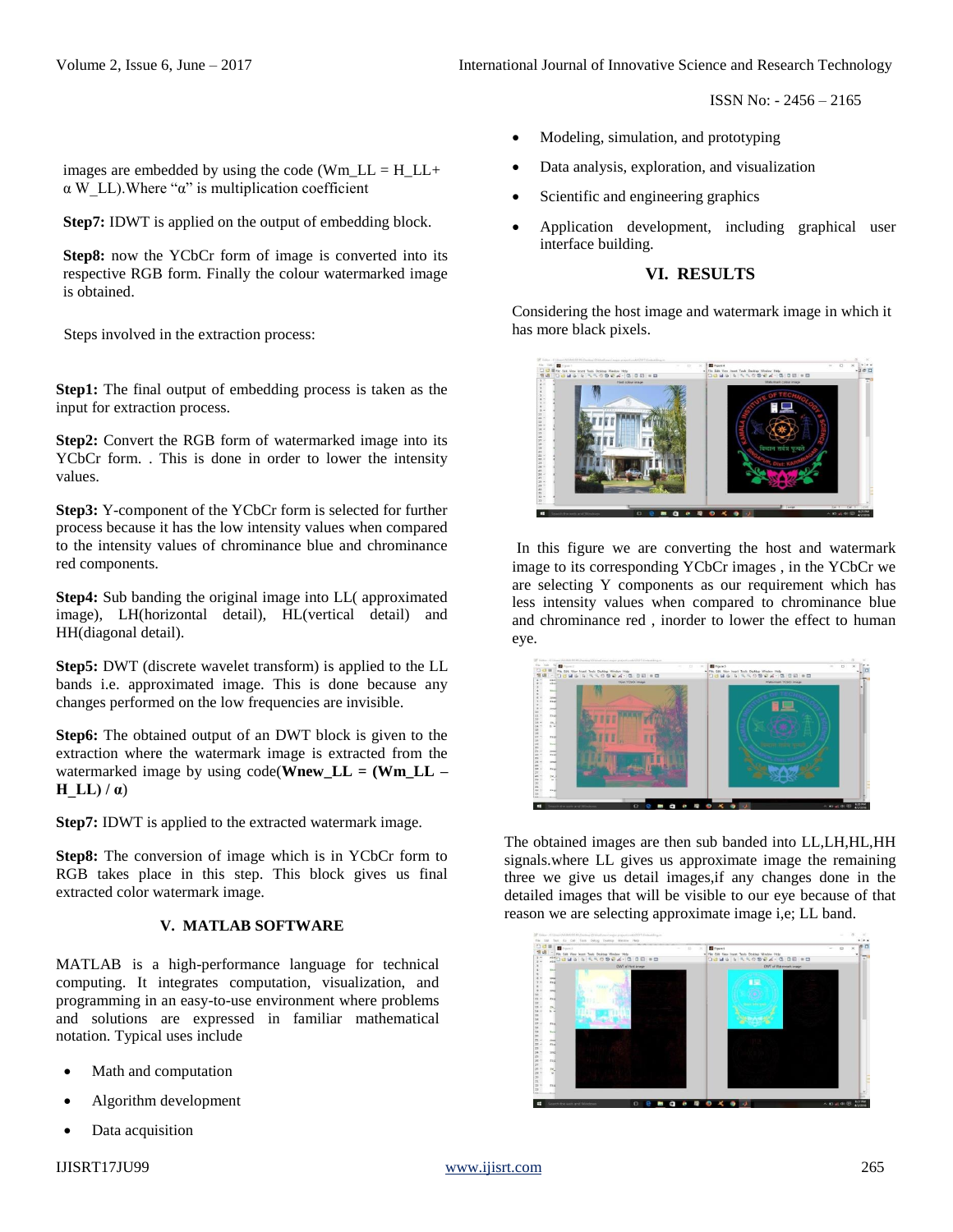By using the embedding code(Wm\_LL = H\_LL +  $\alpha$  W\_LL) ,we are embedding the watermark image into the host image. The finally obtained watermarked image is shown below figure.



The output of embedding process i.e, watermarked image will be the input for extraction process. Initially it is converted to its Ycbcr form then the discrete wavelet transform (dwt2) is applied to the Ycbcr image. This is shown in the figure below:



By using the extraction code  $Wnew_{LL} = (Wm_{LL} - H_{LL})$  $/ α$ , we extract the watermark image from watermarked image. DWT2 is applied to this extracted watermark image, later the Ycbcr form of this extracted watermark is obtained.



Finally the Ycbcr form of the image is converted to its RGB form i.e colored form. The extracted watermark will never be clear but it is disturbed.

The error image is useful for us in calculating the MSE and PSNR values of the image by which we can calculate their efficiencies.



# *A. By Blue*

Considering the host image and watermark image in which it has more blue pixels.



In this figure we are converting the host and watermark image to its corresponding YCbCr images, in the YCbCr we are selecting Y components as our requirement which has less intensity values when compared to chrominance blue and chrominance red, inorder to lower the effect to human eye.



The obtained images are then sub banded into LL,LH,HL,HH signals. where LL gives us approximate image the remaining three we give us detail images, if any changes done in the detailed images that will be visible to our eye because of that reason we are selecting approximate image i.e. LL band.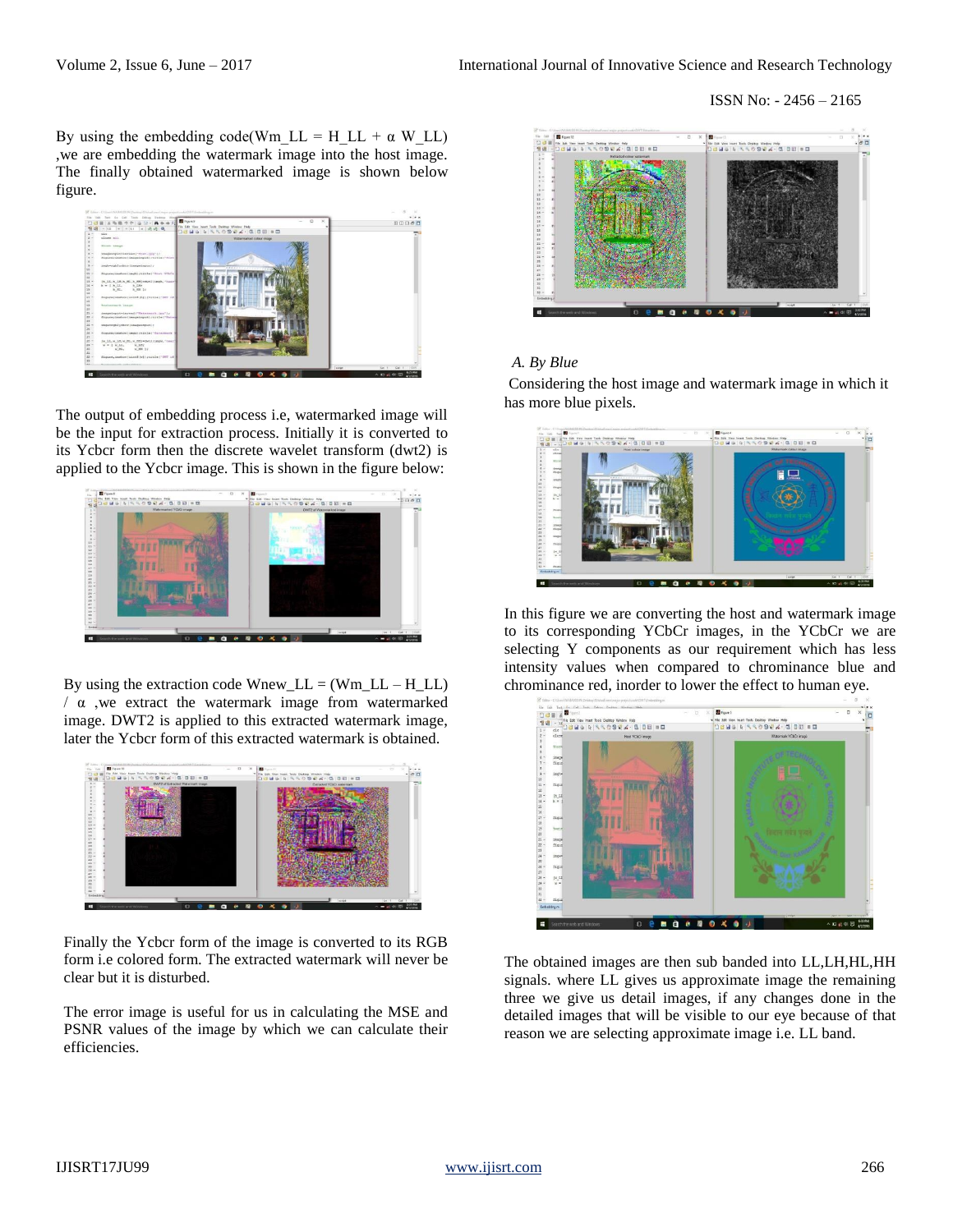ISSN No: - 2456 – 2165



By using the embedding code (Wm\_LL = H\_LL +  $\alpha$  W\_LL) ,we are embedding the watermark image into the host image. The finally obtained watermarked image is shown below figure .



The output of embedding process i.e watermarked image will be the input for extraction process. Initially it is converted to its Ycbcr form then the discrete wavelet transform (dwt2) is applied to the Ycbcr image. This is shown in the figure below



By using the extraction code **Wnew\_LL = (Wm\_LL – H\_LL) / α ,**we extract the watermark image from watermarked image. DWT2 is applied to this extracted watermark image, later the Ycbcr form of this extracted watermark is obtained



Finally the Ycbcr form of the image is converted to its RGB form i.e colored form. The extracted watermark will never be clear but it is disturbed. The error image is useful for us in calculating the MSE and PSNR values of the image by which we can calculate their efficiencies.



**VII. DIGITAL WATERMARKING APPLICATIONS**

There are two main applications of watermarking copyright protection and information hiding. For the area of copyright protection, the user can unambiguously identify themselves as the owner of the image (video, audio etc.) For information hiding, data can be hidden in a seemingly normal image and the image transmitted. The data can then be extracted at the other end, assuming that the user at the other end has the relevant information to do so.

In order to fully understand the main challenges involved in the development of watermarking related tools, some applications of invisible watermarks are listed here

### **VIII. Digital Watermarking Technology for Rights Management**

One of the traditional applications of the watermark is copyright protection. The primary reason for using watermarks is to identify the owner of the content by an invisible hidden "mark" that is imprinted into the image. In many cases, the watermark is used in addition to the content encryption, where the encryption provides the secure distribution method from the content owners to the receivers, and the watermark offers the content owners the opportunity to trace the